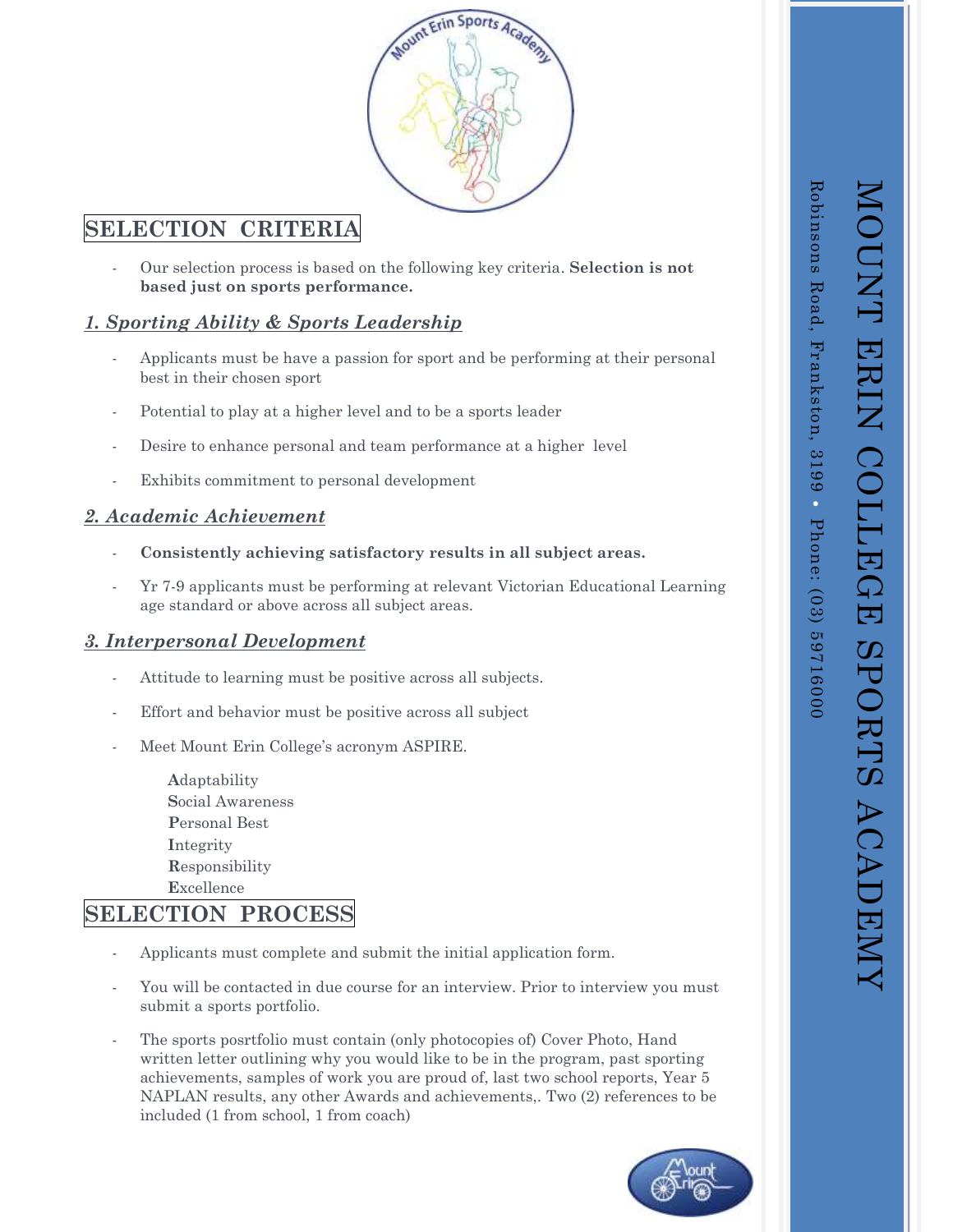| Athlete Photo<br>(Essential)                                                                                                                               | Mount Erin Sports Academy                                                         |  |
|------------------------------------------------------------------------------------------------------------------------------------------------------------|-----------------------------------------------------------------------------------|--|
|                                                                                                                                                            | Date of application: Primary School Primary School                                |  |
|                                                                                                                                                            | Surname<br>First Name                                                             |  |
|                                                                                                                                                            |                                                                                   |  |
|                                                                                                                                                            |                                                                                   |  |
|                                                                                                                                                            |                                                                                   |  |
|                                                                                                                                                            |                                                                                   |  |
|                                                                                                                                                            | Email Address: North and South Address:                                           |  |
| Male $\Box$<br>Sex:<br>Female $\Box$                                                                                                                       | Date of Birth: DD/MM/YYYY                                                         |  |
|                                                                                                                                                            |                                                                                   |  |
|                                                                                                                                                            | What is the sport you are a player or leader in? ________________________________ |  |
|                                                                                                                                                            |                                                                                   |  |
|                                                                                                                                                            |                                                                                   |  |
| The sports academy has a focus on AFL, Basketball, Netball & Cricket. Other<br>sports will be considered however the focus sports may be given preference. |                                                                                   |  |



Robinsons Road, Frankston, 3199

Robinsons Road, Frankston, 3199 • Phone: (03) 59716000

Phone: (03) 59716000